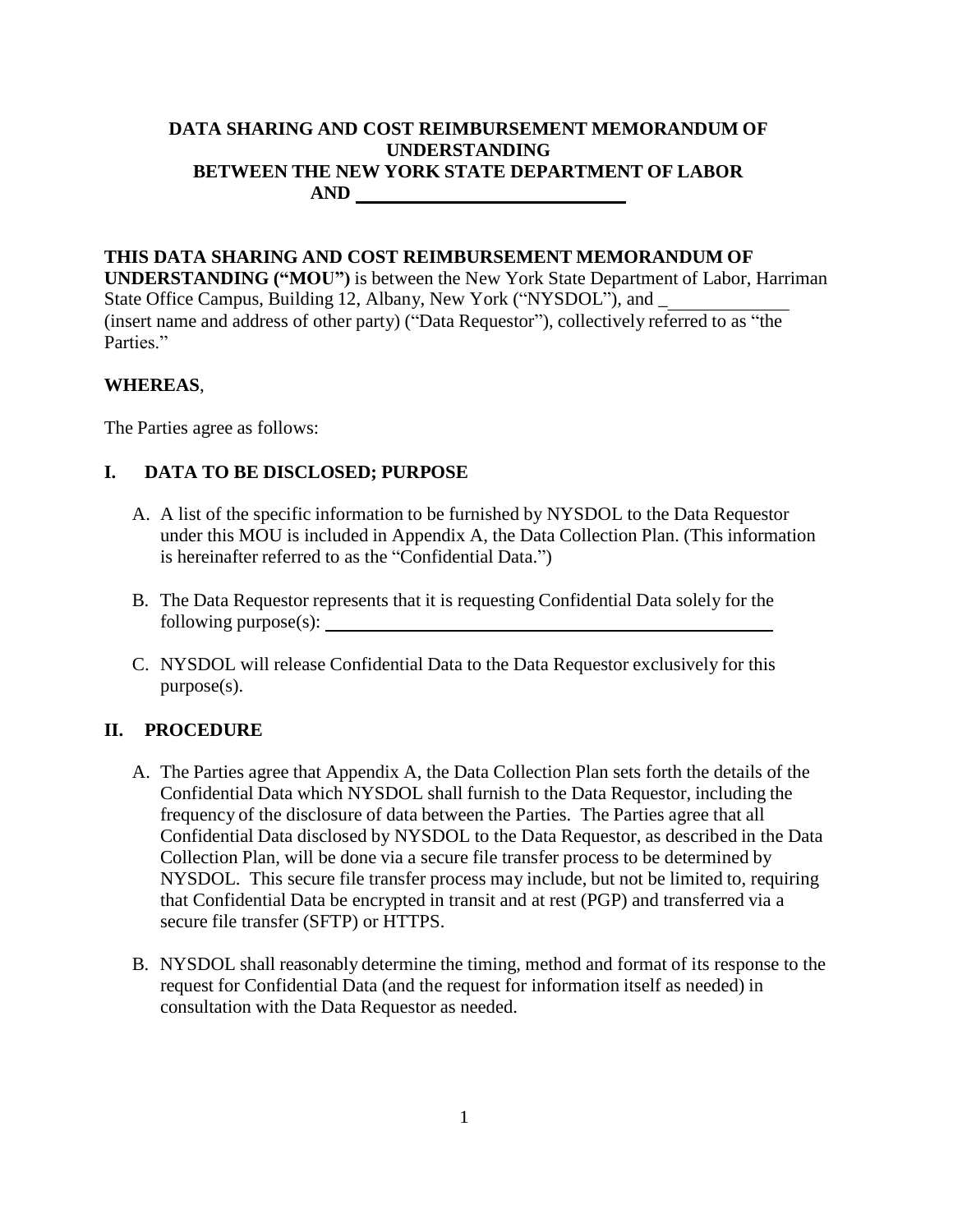#### **III. LIMITATIONS ON DATA USE, ACCESS, AND DISCLOSURE; DATA PRIVACY AND SECURITY REQUIREMENTS**

- A. In connection with its receipt, use, and disclosure of Confidential Data received from NYSDOL pursuant to this MOU, the Data Requestor shall:
	- a. Use Confidential Data received from NYSDOL only for the authorized purposes specified in this MOU;
	- b. Limit access to Confidential Data to the authorized employees of the Data Requestor listed in Appendix B, or their successor in such position, who need such data for the purposes described in this MOU. The Data Requestor will ensure that Appendix B is kept current and will advise NYSDOL in writing whenever an employee of the Data Requestor is added to or deleted from Appendix B, within ten (10) days of any such change. Notice of such change will be sent to: New York State Department of Labor, Office of Counsel, Attention: General Counsel, Building 12, Room 508, State Office Campus, Albany, New York 12240.
	- c. Store and maintain Confidential Data in a place and manner that is physically secure from access by unauthorized persons (e.g., locked cabinets or storage room);
	- d. Store and process Confidential Data obtained from NYSDOL which is maintained in an electronic format, such as magnetic tapes or discs, in such a way that unauthorized persons cannot obtain the information by any means. The Data Requestor shall ensure that Confidential Data are never remotely accessed or maintained in a mobile or portable device;
	- e. Undertake precautions to limit access to disclosed Confidential Data to authorized persons;
	- f. Adopt safeguards and procedures to protect the confidentiality of Confidential Data and to limit dissemination only to authorized individuals as necessary for their work on the project. A description of the Data Requestor's data security and confidentiality procedures that will apply to the use, handling, storage and destruction of Confidential Data disclosed under this MOU is annexed hereto and incorporated herein as Appendix C. The Data Requestor expressly acknowledges and agrees that in the event of a conflict between this MOU and Appendix C that the terms of this MOU shall control;
	- g. Not disseminate, use, or permit the dissemination or use of Confidential Data in any manner not described in this MOU without express prior written consent from NYSDOL;
	- h. Destroy thoroughly and irretrievably all Confidential Data received under this MOU from NYSDOL after completion of the purpose for which the data was disclosed is served. Upon request, the Data Requestor shall provide proof satisfactory to NYSDOL that the Confidential Data have been so destroyed, including the date of destruction and the method utilized, which method must be acceptable to NYSDOL;
	- i. Not make, retain, copy, duplicate, or otherwise use any copies of Confidential Data after completion of the purpose for which the data disclosed is served without prior written permission from NYSDOL; and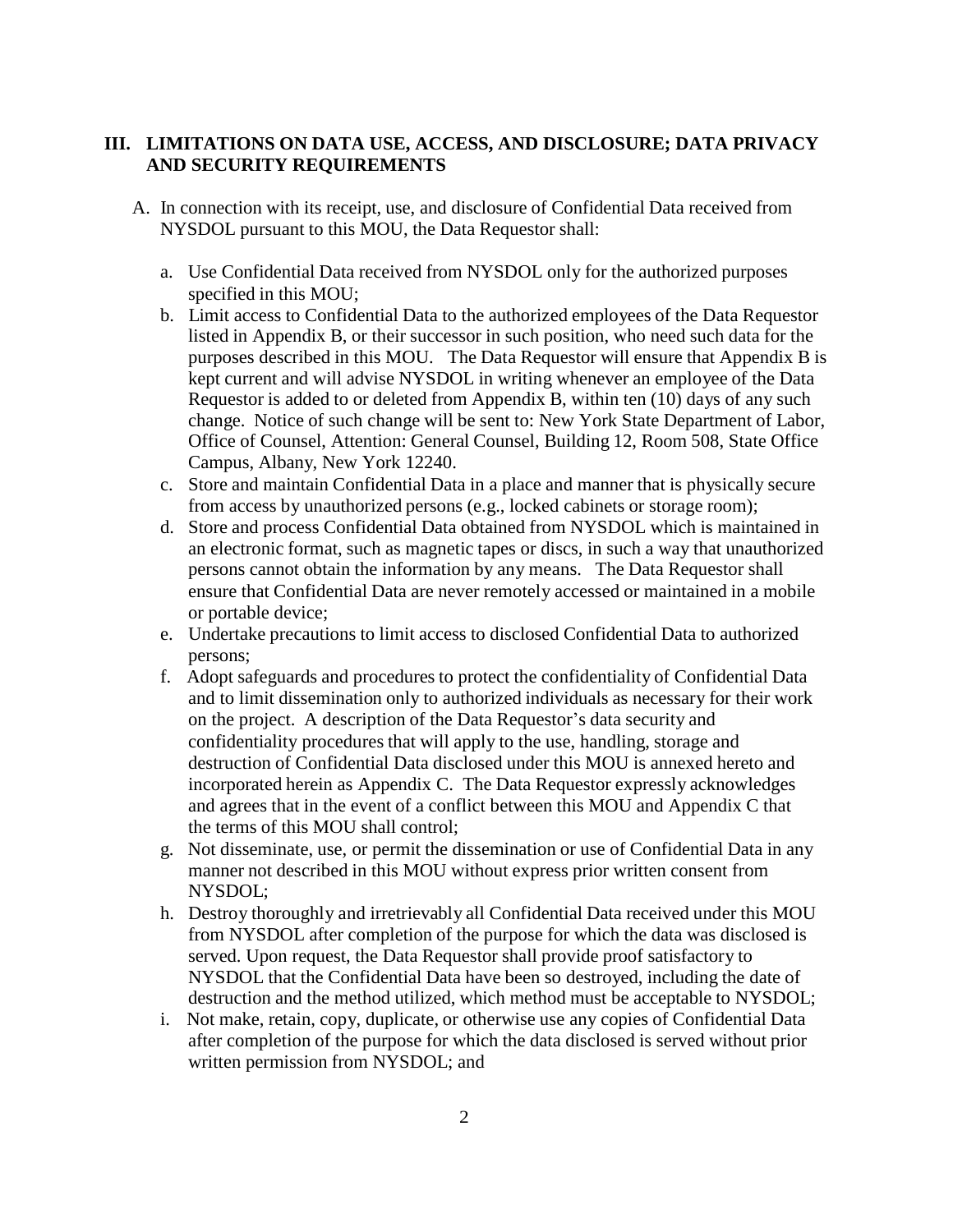- j. Maintain a system and/or procedures for handling, storage, use, and destruction of Confidential Data governed by this Agreement sufficient to allow NYSDOL and/or USDOL, and/or their designee(s) to audit compliance with this Agreement.
- B. The Data Requestor will ensure that any study, report, publication, or other disclosure of Confidential Data provided under this MOU is limited to the reporting of aggregate data, and will not contain any information identifiable to a private person or entity. Aggregate data for purposes of this MOU will mean data sets consisting of no fewer than ten (10) individuals and/or data sets consisting of no fewer than three (3) employers with one (1) employer comprising no more than eighty (80) percent of the total.
- C. The Data Requestor will ensure that all individuals authorized by the Data Requestor to have access to Confidential Data for authorized purposes as described in this MOU, have been instructed regarding the confidential nature of the Confidential Data, the safeguards required to protect such data, and the sanctions in applicable state law for unauthorized disclosure of Confidential Data by ensuring that such persons annually take Module (specify appropriate Module(s)) of the online Unemployment Insurance Confidentiality training developed by NYSDOL, as the same may be from time to time be updated or revised.
- D. The Data Requestor will annually sign an acknowledgment that all individuals authorized by it to have access to disclosed Confidential Data have been instructed, as explained in III.C, above, with regard to the confidential nature of the Confidential Data, and that each authorized individual has taken NYSDOL's online Unemployment Insurance Confidentiality training Modules (specify appropriate Modules). The Data Requestor will provide this acknowledgment to NYSDOL prior to the disclosure of any Confidential Data hereunder and annually as required to continue the disclosure of Confidential Data hereunder.
- E. The Data Requestor will take all necessary steps to ensure that the individuals who have access to Confidential Data comply with the limitations on data use, access, disclosure, privacy, and security set forth in this MOU. Such steps will include, but not be limited to, requiring each individual with access to Confidential Data to acknowledge in writing that he/she understands and will comply with such limitations.
- F. The Data Requestor will fully and promptly report any violation or suspected violation of these limitations to NYSDOL. This report will be directed to: New York State Department of Labor, Office of Special Investigations, State Office Campus, Building 12, Room 537, Albany, New York 12240-0001, telephone number 518-457-7012.
- G. The Data Requestor agrees that the Data Requestor shall be deemed the "owner" of private information disclosed by NYSDOL to the Data Requestor under this MOU solely for purposes of complying with the requirements of New York State Technology Law (NYSTL) §208. Private information for purposes of this paragraph shall have the same meaning as defined in NYSTL §208. In the event of a breach of the security of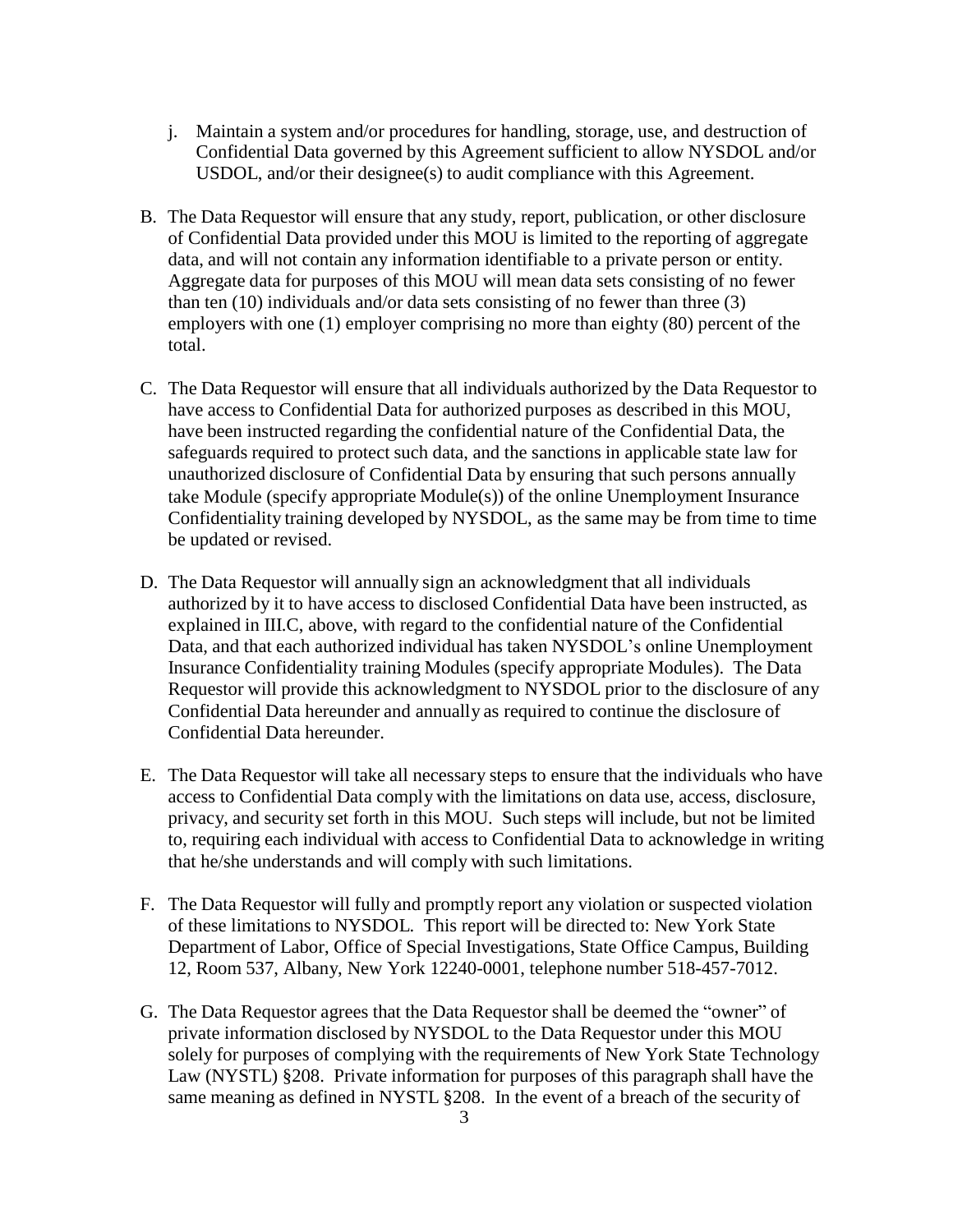any system containing private information disclosed by NYSDOL, the Data Requestor shall immediately notify their respective Information Security Officer, commence information security incident response procedures including investigation to verify and determine the scope of the breach, determine the appropriate plan of action addressing federal and State reporting and notification requirements, and restore the security of the system to prevent any further breaches. The Data Requestor shall also notify NYSDOL of any such breach immediately following discovery of such breach, and keep NYSDOL apprised of its efforts to investigate and remedy the breach. The Data Requestor shall be responsible for meeting all reporting and notification requirements and for all costs associated with providing such notice, including the cost to provide notice to all required recipients. Notification to NYSDOL, under the terms of this paragraph, will be directed to the NYSDOL Office of Special Investigations at the address specified in Section III.F**.**

- H. The Data Requestor will immediately notify NYSDOL upon receipt of any legal, investigatory, or other demand for access to Confidential Data provided to the Date Requestor under this MOU that is not otherwise authorized under this MOU and will take all necessary legal action to prevent any disclosure including, but not limited to, moving to quash subpoenas issued for such information. The Data Requestor will keep NYSDOL Counsel's Office fully and timely notified of all developments related to such legal actions and their response thereto. This notification will be directed to: NYSDOL, Office of Counsel, Attention: General Counsel, Building 12, Room 508, State Office Campus, Albany, New York 12240. Phone: 518-457-7069.
- I. The Data Requestor will permit NYSDOL and/or USDOL and/or their designee(s) to enter upon the Data Requestor's premises at reasonable times to inspect and review their safeguards and procedures for protecting the confidentiality and limiting the dissemination of Confidential Data. The Data Requestor will also cooperate, with NYSDOL and/or USDOL and/or their designee(s) in connection with any request for access to staff, information, or material related to a NYSDOL confidentiality compliance review, audit, or monitoring visit as provided for under this MOU.
- J. a. The Data Requestor will complete an annual Self-Assessment report developed by NYSDOL in order to monitor the Data Requestor's compliance with the terms of this MOU, including the obligation to safeguard and maintain the confidentiality of the Confidential Data disclosed by NYSDOL under this MOU. The Data Requestor shall submit this completed Self Assessment, no later than June  $30<sup>th</sup>$  during each year that this MOU is in effect, to: New York State Department of Labor, Unemployment Insurance Integrity and Quality Control, Program Analysis and Support, State Office Campus, Building 12, Room 261, Albany, New York 12240.
	- b. The Data Requestor's designated contact for purposes of this annual Self Assessment, or any other confidentiality compliance review, audit, or monitoring visit conducted by NYSDOL is: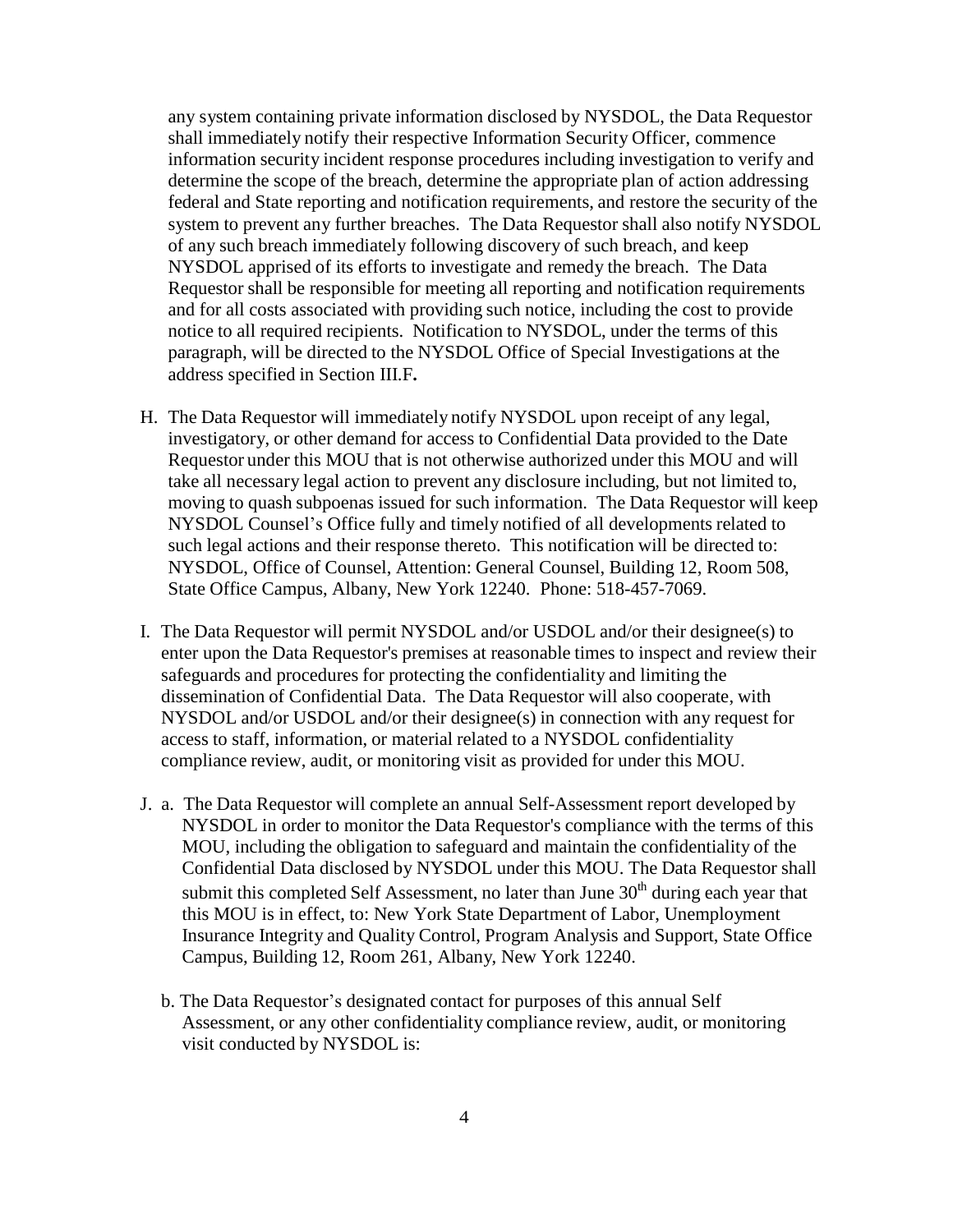| Name:    |  |
|----------|--|
| Title:   |  |
| Address: |  |
|          |  |
| Phone:   |  |
| Email:   |  |

Notice of an upcoming or scheduled NYSDOL monitoring visit shall be limited to the employee identified above so that NYSDOL may observe the Data Requestor's actual confidentiality procedures.

## **IV. PAYMENT OF COSTS**

- A. The Data Requestor shall pay to NYSDOL the reasonable costs to disclose the Confidential Data. These costs include, but are not limited to, development and processing of this MOU, actual NYSDOL staff hours incurred in generating Confidential Data (including overhead rates, as applicable), and the reasonable costs to inspect and review the safeguards and procedures for protecting the confidentiality, and limiting the dissemination of, Confidential Data as referenced in Section III of this MOU.
- B. NYSDOL has established an administrative fee of \$1,000 to cover the cost of MOU development and processing and review of the initial Self Assessment form to be submitted to NYSDOL. This administrative fee excludes the cost to generate the Confidential Data or to conduct any onsite monitoring visit deemed necessary by NYSDOL. In addition to this administrative fee, at the time of signing, the estimated hourly cost to produce the Confidential Data is \$80 to \$100 per hour.
- C. NYSDOL will invoice the Data Requestor for payment after each disclosure under this MOU. The initial invoice will include NYSDOL's administrative fee. NYSDOL will invoice by submitting a partially completed Journal Voucher/Revenue Transfer to:

| Name:    |  |
|----------|--|
| Title:   |  |
| Address: |  |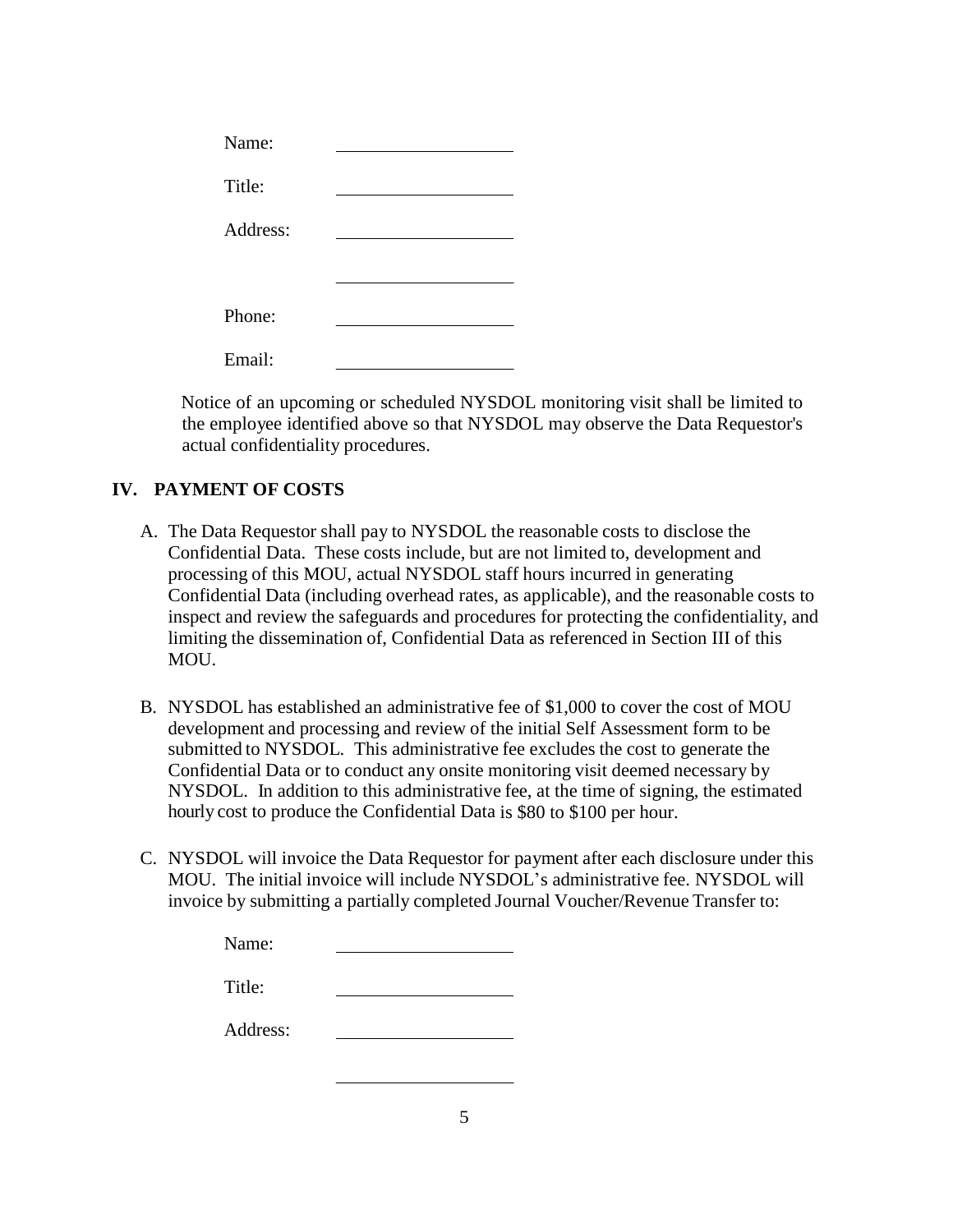Phone: Email:

- D. Payment will be accomplished by the Data Requestor processing the Journal Voucher/Revenue Transfer. Payment is due within thirty (30) days of receipt of the Journal Voucher/Revenue Transfer.
- E. If NYSDOL determines that it is necessary to enter upon the Date Requestor's premises in order to conduct an on-site monitoring visit, the costs of such monitoring visit(s), if any, will be invoiced and subject to payment in the same manner as the costs to disclose the Confidential Data as described in this Section IV. At the time of execution of this MOU, the estimated hourly cost of such on-site monitoring visit is \$78 per hour plus travel expenses in accordance with the State rate then in effect.
- F. Failure to make timely payment of any NYSDOL invoice(s) hereunder may result in NYSDOL ceasing to release data to the Data Requestor until any outstanding balance has been paid in full, without NYSDOL first providing notice to the Data Requestor of such cessation.

#### **V. SUSPENSION/TERMINATION OF MOU**

- A. NYSDOL agrees to provide Confidential Data pursuant to this MOU subject to the representations and agreements by the Data Requestor contained in this document. NYSDOL will suspend the MOU and the further disclosure of any Confidential Data hereunder if: i) the Data Requestor fails to comply with any provision of this MOU or ii) the NYSDOL Commissioner of Labor believes in good faith that the Data Requestor has violated its obligations to maintain the confidentiality of such data or limit their dissemination. Such suspension will continue until NYSDOL is satisfied that corrective action has been taken. In the absence of prompt and satisfactory corrective action, NYSDOL will terminate the MOU. Upon termination, the Date Requestor must return all Confidential Data obtained by the Data Requestor under the MOU (and any copies thereof) and any other information relevant to the MOU or must provide proof, satisfactory to NYSDOL, that all such Confidential Data and information have been thoroughly and irretrievably destroyed in a manner acceptable to NYSDOL.
- B. Either Party may terminate this MOU at any time upon written notice to the other Party.

#### **VI. GENERAL PROVISIONS**

A. In addition to suspension or termination of the MOU as provided for herein, NYSDOL reserves the right to undertake any other action under the MOU, or state or federal law, to enforce the MOU and secure satisfactory corrective action and/or return or destruction of Confidential Data furnished hereunder, including seeking damages, penalties, and restitution from the Data Requestor or its subcontractors as permitted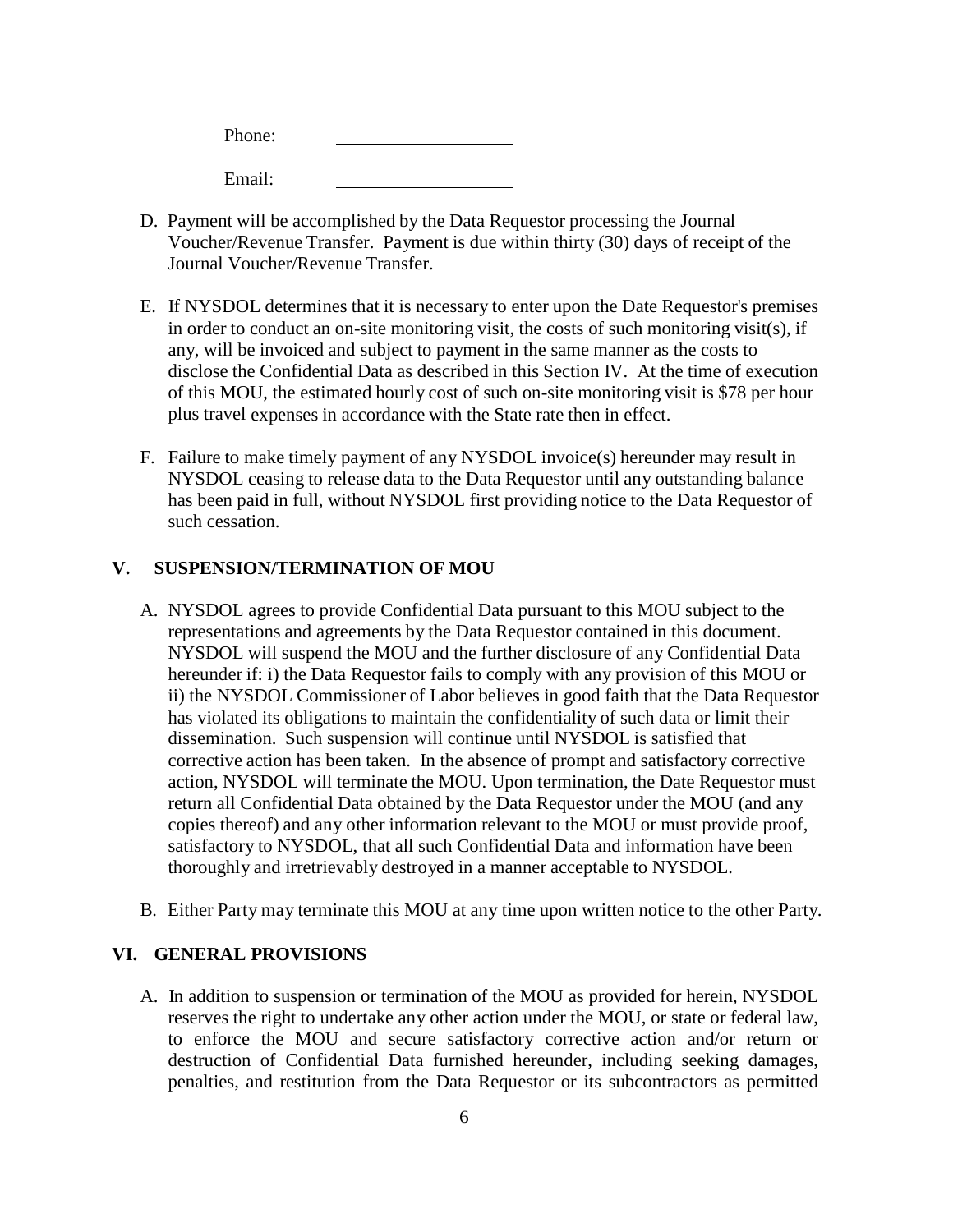under law.

- B. The Data Requestor may not assign or subcontract this MOU, its obligations or any interest hereunder, without the express, prior written consent of NYSDOL. Any assignment or subcontract made without such consent will be null and void and would constitute grounds for immediate termination of the MOU by NYSDOL.
- C. This MOU may only be amended by the mutual consent of the Parties in writing.
- D. The term of this MOU will commence upon \_ and end upon the completion of the work subject to this MOU but no later than .
- E. The Data Requestor's confidentiality and related assurances and obligations hereunder, including the obligation to pay the costs of providing Confidential Data to the Data Requestor, shall survive termination or expiration of the MOU.
- F. This Agreement is complete and contains the entire understanding of the Parties relating to the subject matter contained herein, including all the terms and conditions of the Parties' agreement. This Agreement supersedes any and all prior understandings, representations, negotiations, discussions, and/or agreements between the Parties relating hereto, whether written or oral.
- G. If any terms or conditions of this Agreement are held to be invalid or unenforceable as a matter of law, the other terms and conditions thereof will not be affected thereby and shall remain in full force and effect.
- H. This Agreement shall be governed by the laws of the State of New York.

#### **VII. ADMINISTRATION CONTACTS**

A. Except as otherwise specified herein, NYSDOL's designated contact concerning this MOU, shall be:

| Name:    |                                    |
|----------|------------------------------------|
| Title:   |                                    |
| Address: | New York State Department of Labor |
|          | <b>State Office Campus</b>         |
|          | Building 12, Room                  |
|          | Albany, New York 12240             |
| Phone:   | (518)                              |
| Email:   | @labor.ny.gov                      |
|          |                                    |

NYSDOL may designate a new or alternate contact by providing the Data Requestor a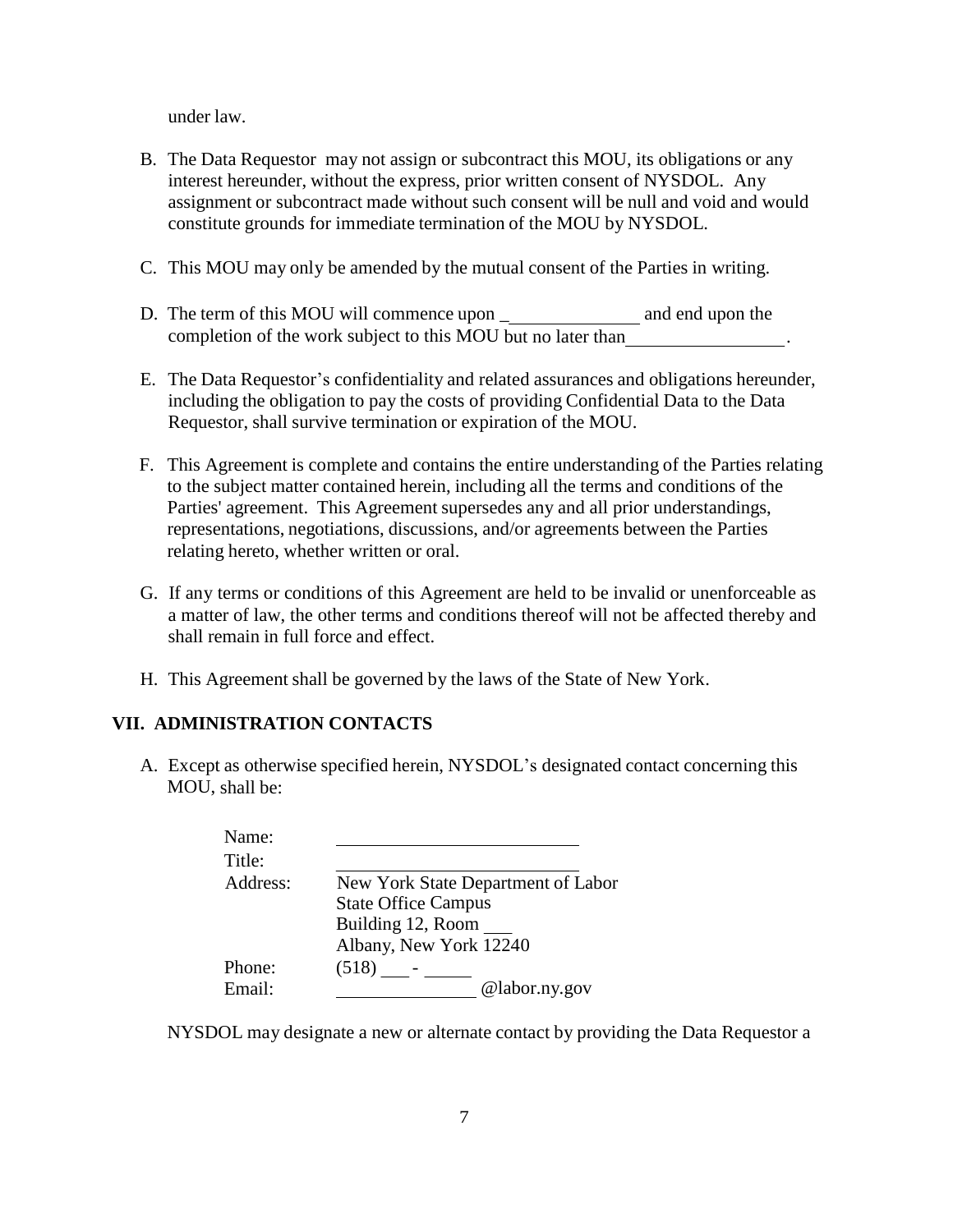written notice to that effect.

B. The Data Requestor's designated contact concerning this MOU shall be:

| Name:    |  |
|----------|--|
| Title:   |  |
| Address: |  |
|          |  |
| Phone:   |  |
| Email:   |  |

The Data Requestor may designate a new or alternate contact by providing NYSDOL a written notice to that effect.

## **VIII. SIGNATURE; EFFECTIVE DATE**

Each of the Parties represents that the individual signing this MOU on behalf of such Party is duly authorized to execute this Agreement and to agree to the terms and conditions of the MOU on behalf of their respective Party. This MOU shall not be deemed valid or binding until executed by both Parties.

| <b>NYS DEPARTMENTOF LABOR</b><br>THE DATA REQUESTOR |
|-----------------------------------------------------|
|-----------------------------------------------------|

| Name |
|------|
|      |

Name: Name:

Title: Title:

| Date: |  |
|-------|--|
|       |  |

Date: 2008. External parameters and parameters are not all the set of the set of the set of the set of the set of the set of the set of the set of the set of the set of the set of the set of the set of the set of the set o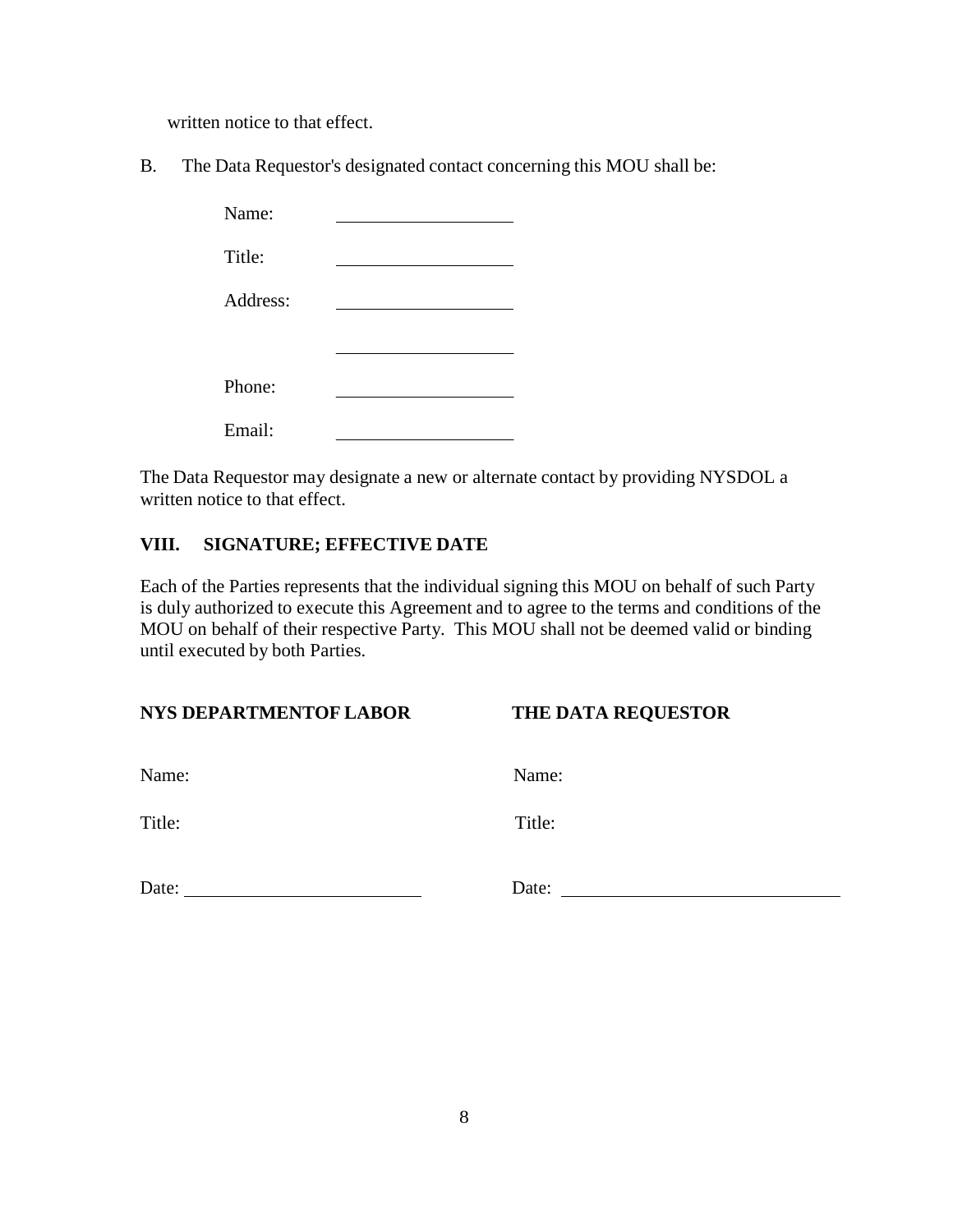# **APPENDICES**

Appendix A: Data Collection Plan Appendix B: List of Authorized Employees

Appendix C: Security/Confidentiality Plan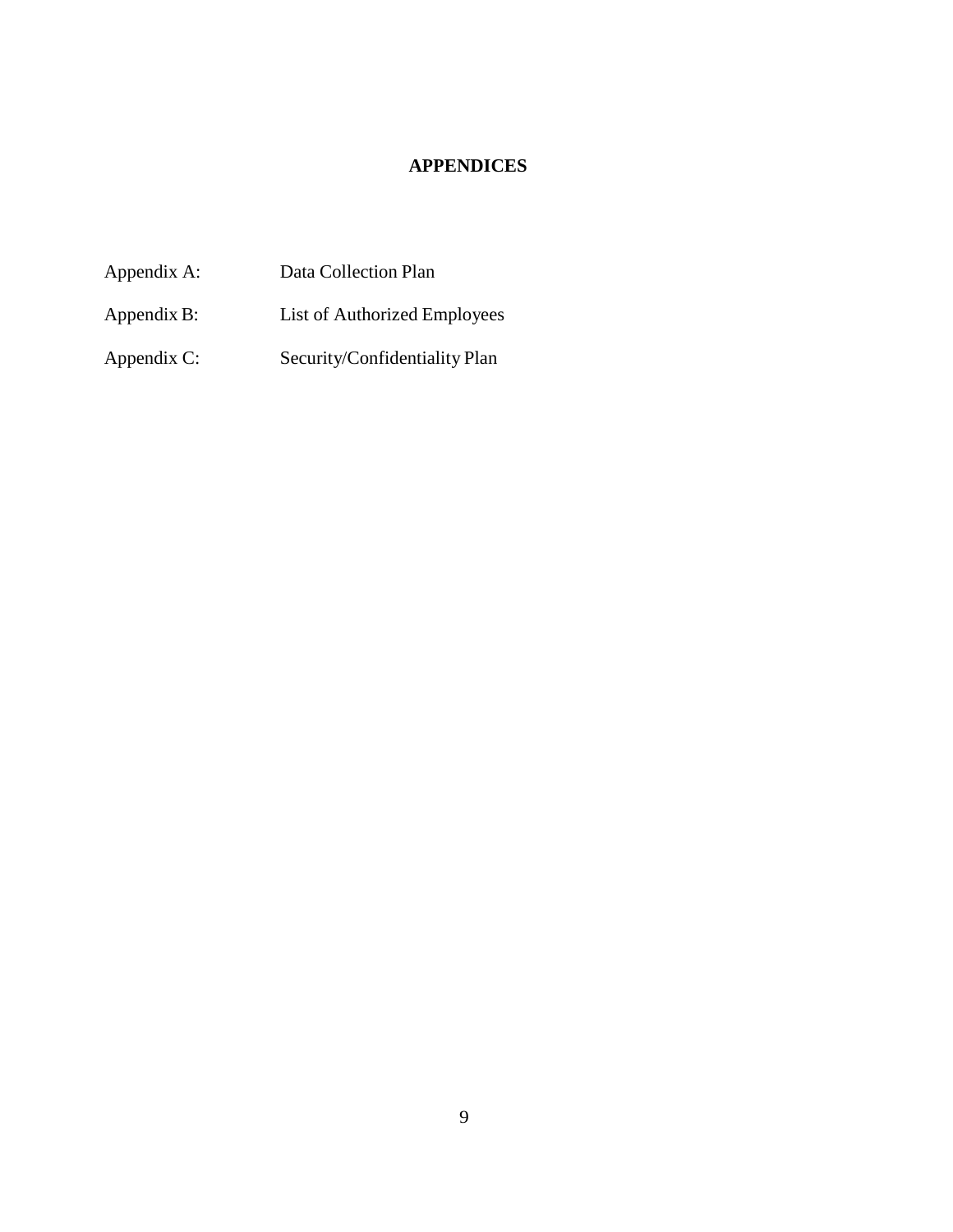## **APPENDIX A DATA COLLECTION PLAN**

A. The Data Requestor is requesting  $\langle$  insert data being requested>

More specifically, is requesting the following Confidential Data, on [specify specific data elements requested and time period for which requested]

•

•

B. The Data Requestor will transfer to NYSDOL, on a [specify frequency] basis, a request file in a format approved by NYSDOL containing a list of participants for whom the Data Requestor needs Confidential Data. The file will include:

•

•

•

•

C. On a [specify frequency] basis for the time period specified herein, NYSDOL will provide the Data Requestor with a return file containing the following individual level Confidential Data:

•

•

D. NYSDOL shall determine the format of the electronic file in which it shall disclose Confidential Data to the Data Requestor and the timing of the NYSDOL response in consultation with the Data Requestor. The Parties agree that all data disclosed to each other, including the Confidential Data disclosed by NYSDOL as described in the Data Collection Plan, will be done via a secure electronic transmission process to be determined by NYSDOL.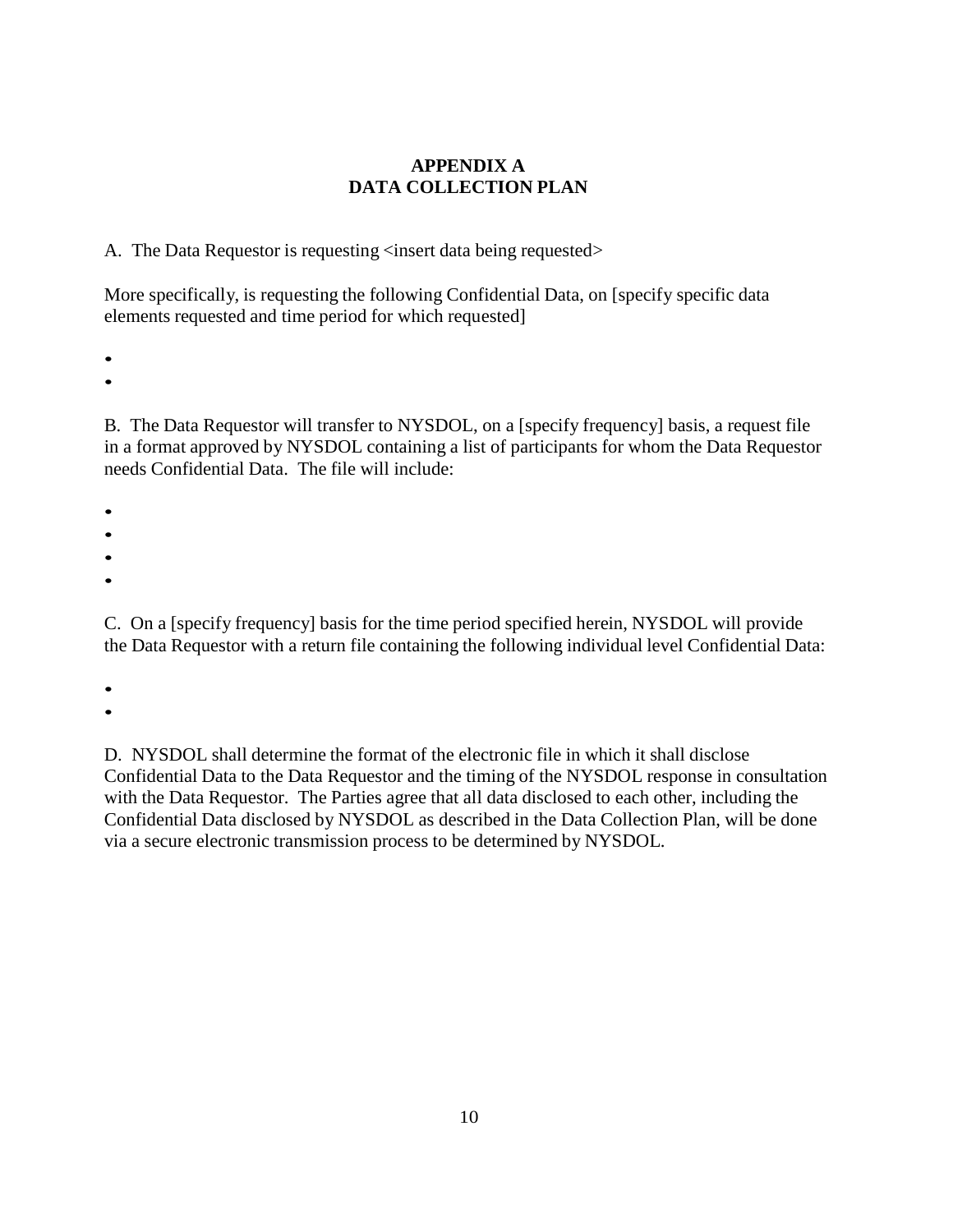#### **APPENDIX B AUTHORIZED EMPLOYEES OF THE DATA REQUESTOR**

The Data Requestor shall limit access to the Confidential Data obtained under this MOU to the authorized employees (identified by name or position) of the Data Requestor listed below for authorized purposes as described in this MOU:

Name: Position/Organization: